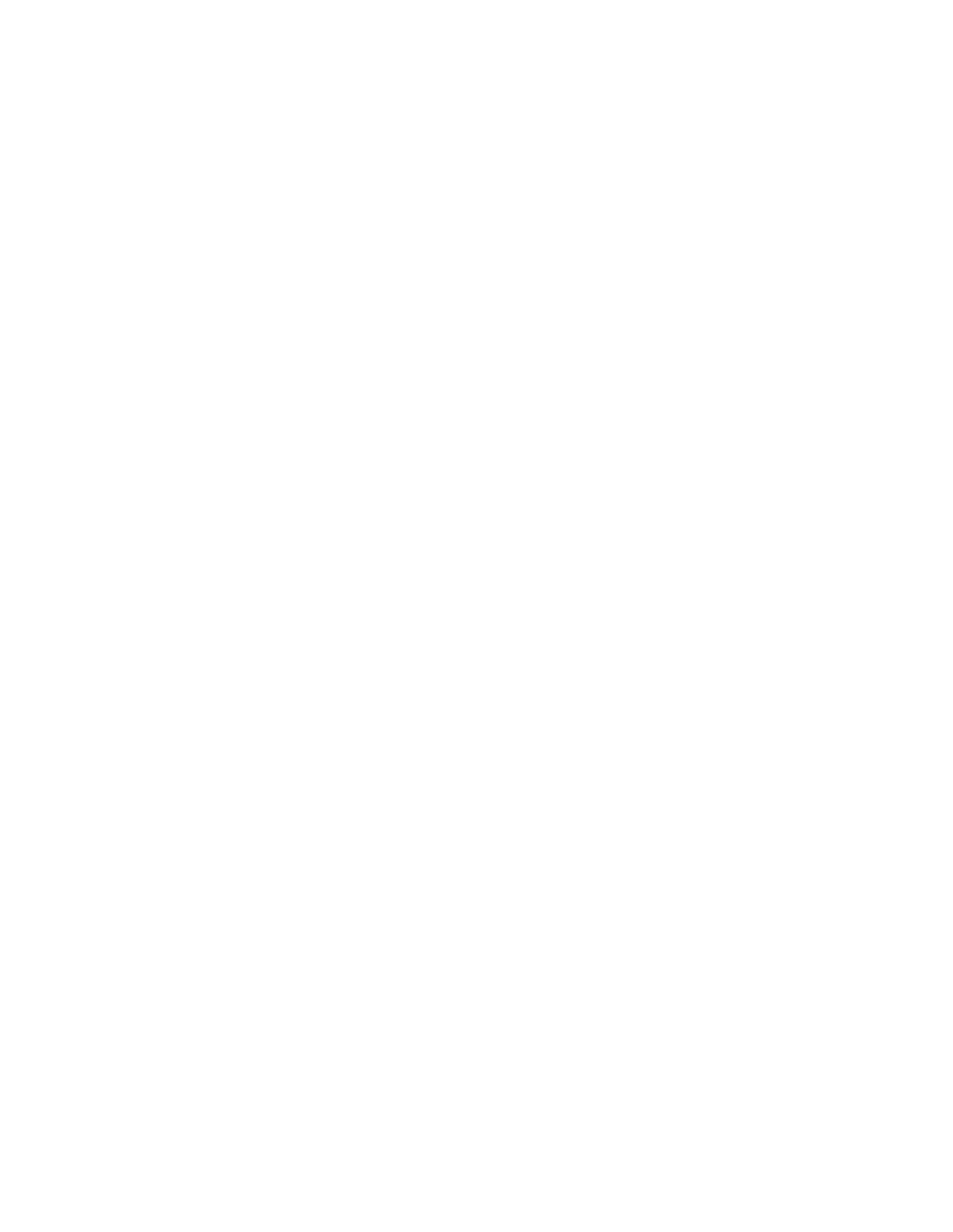## **Pack-Master™ Air Manual**

## **TABLE OF CONTENTS**

| Precautionary Warning Page 1 |  |
|------------------------------|--|
|                              |  |
| Air Filter/Lubricator        |  |
|                              |  |
|                              |  |
|                              |  |
|                              |  |

**Thank you**! And Congratulations on your purchase of the Pack-MasterTM Air industrial trash compactor.

Please take some time to read over the instructions and make sure you have all the necessary parts before assembling. Once assembled, you will have an efficient tool to reduce waste volume for many years.

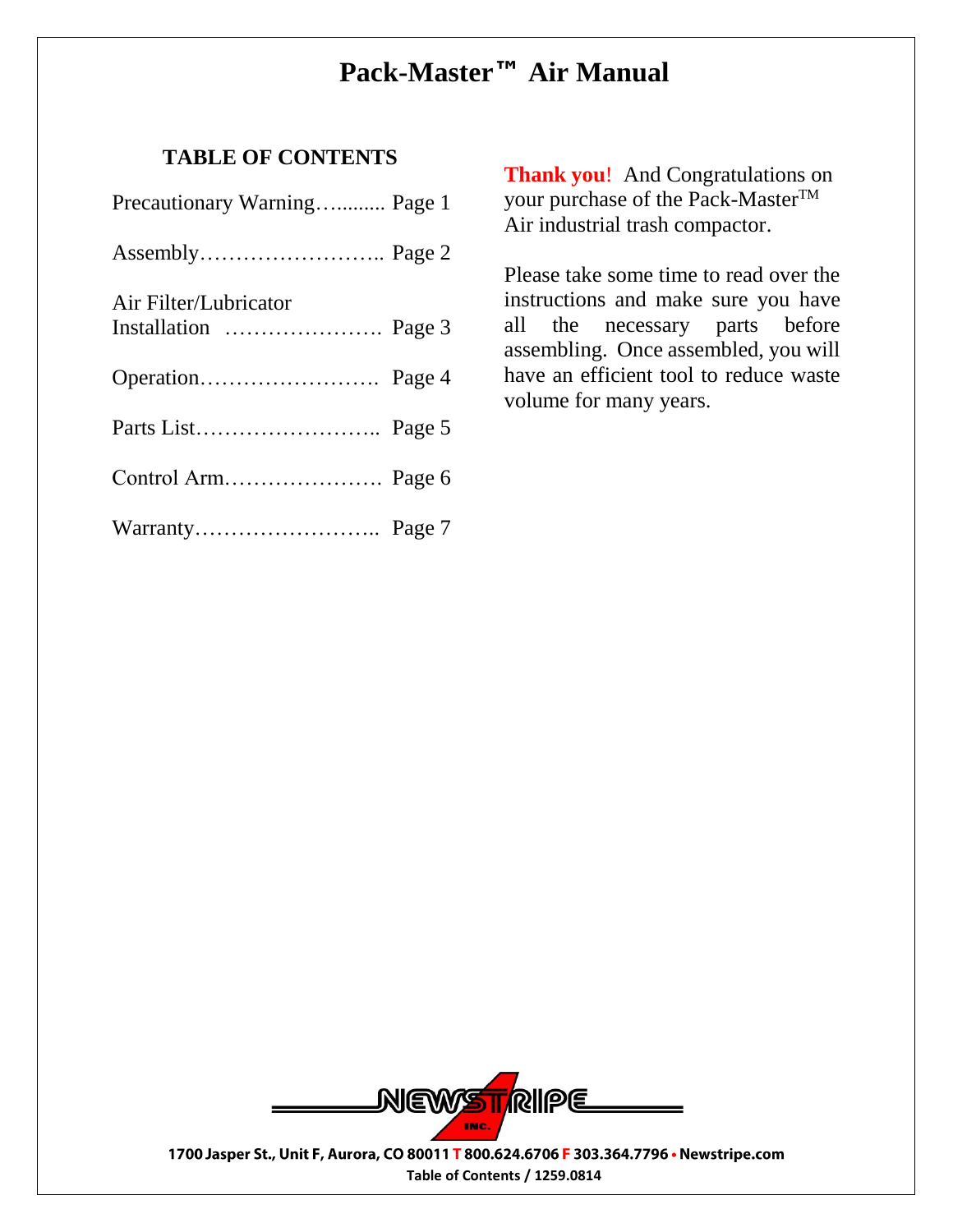## **ALWAYS wear safety goggles or protective eye-wear when operating the unit**!







## **PRECAUTIONARY WARNING!**

- Please read and understand all operation instructions as detailed in this manual. Failure to follow specified instructions may result in equipment damage or serious injury to personnel.
- Unit is not designed for crushing of glass containers or items that may shatter or contain volatile vapors.
- Keep compacted waste drums away from heat, sparks and flame – No Smoking.
- Always consult your Facility Safety and/or Personnel Department for specified safety protocols prior to operating this equipment.

#### **If using the Sorbent Basket:**

- Always refer to the Product Safety Data Sheet for specific chemical handling and safety instructions
- Keep liquid container closed when not in use.
- Store in a cool/low temperature, well-ventilated place away from heat and ignition sources.
- Use only in well-ventilated area.
- Avoid chemical contact with eyes, skin and clothing.
- Wear appropriate personal protective equipment.
- Caustics, pesticides, insecticides, and white metals should not be collected into a drum with other liquid residuals and should be segregated in designated containers labeled properly.





1700 Jasper St., Unit F, Aurora, CO 80011 T 800.624.6706 F 303.364.7796 • Newstripe.com **Pack-Master™ Air Manual / 1259.0814**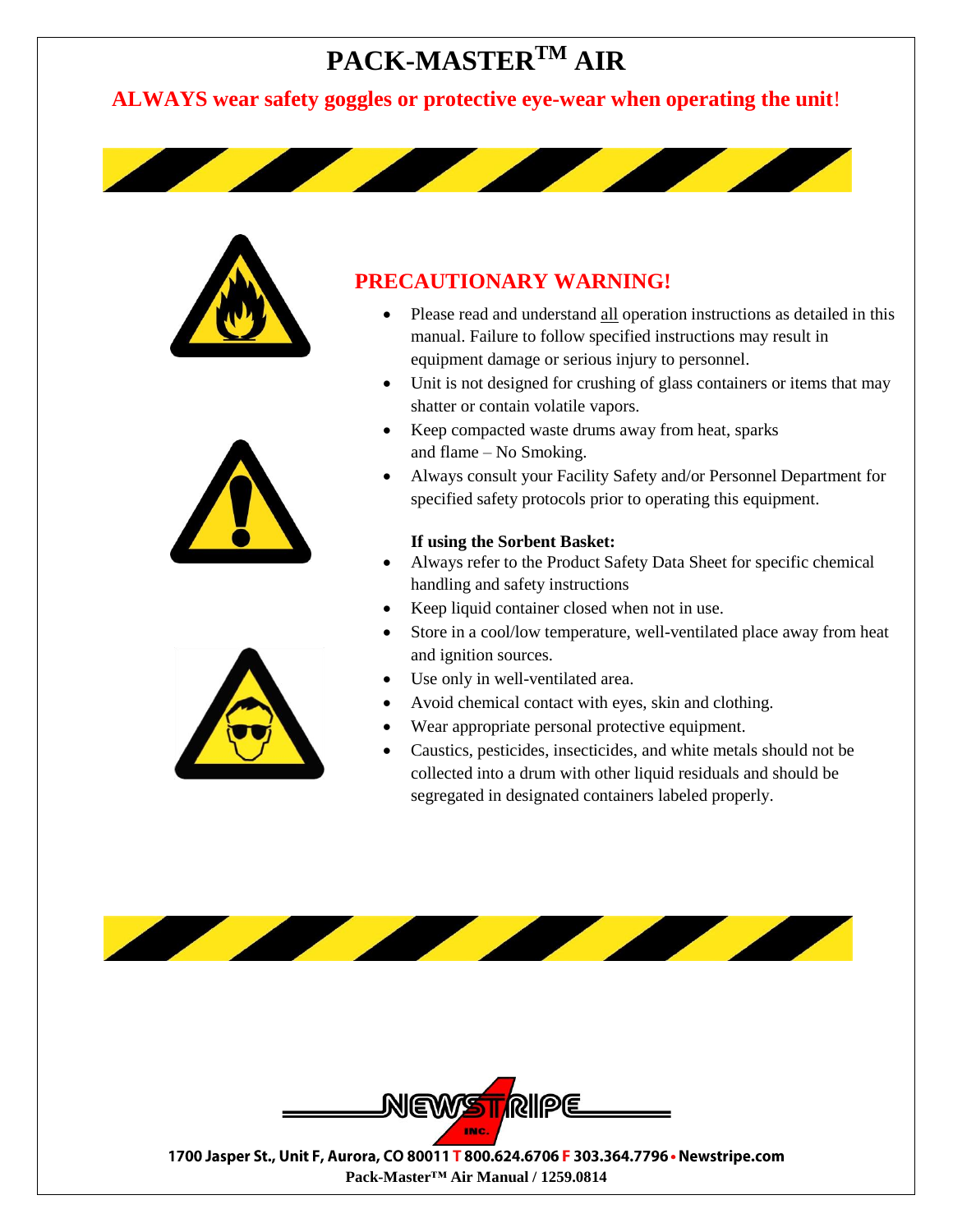## **ALWAYS wear safety goggles or protective eye-wear when operating the unit**!

#### **Your Pack-MasterTM Air package contains the following:**

- Base Plate
- Upright Arms (2)
- Air Cylinder
- Air Cylinder Mounting Plate
- Ram Plate
- Control Arm & Mounting Bracket Assembly

Parts Bag Containing:

- $\frac{1}{4}$ " x  $\frac{3}{4}$ " long bolt (1)
- $\frac{1}{4}$ " washer (1)
- $\frac{1}{2}$ " x 1  $\frac{1}{2}$ " long bolts (4)
- $\bullet$   $\frac{1}{2}$ " x 2" long bolts (4)
- $\frac{1}{2}$ " x 3  $\frac{1}{2}$ " long bolts (2)
- $\bullet$   $\frac{1}{2}$ " locking nuts (10)
- $\bullet$   $\frac{1}{2}$ " washers (12)

## **ASSEMBLY**

1. Set the base plate (#3) on the floor. The 3 small holes in a triangle shape should face away from you.

2. Mount the Left (#1) and Right (#2) Uprights to the Base Plate (#3) using (4)  $\frac{1}{2}$ " x 1  $\frac{1}{2}$ " long bolts, (8) washers, and (4) locking nuts. Place one washer on the top and one on the bottom. Only tighten the nuts at this time until they are snug. This allows the Uprights to be aligned with the bolt holes in the Air Cylinder Mounting Plate (Step 3).

**NOTE:** The Left Upright has 1/2" and 1/4" holes, and is stamped with an "L".

3. Align the 1/2" holes in the Uprights and the Air Cylinder Mounting Plate (with the stamped "L" nearest the Left Upright), using (2)  $\frac{1}{2}$ " x 3  $\frac{1}{2}$ " bolts, (4)  $\frac{1}{2}$ " washers, and (4) locking nuts.

4. Mount the Air Cylinder to the Air Cylinder Mounting Plate using (4) ½" x 2" bolts and (4) locking nuts. The Air Supply fittings should face away from you.

5. Tighten all Air Cylinder Assembly and Upright mounting bolts.

6. Using (1)  $\frac{1}{4}$ " x  $\frac{3}{4}$ " bolt and (1)  $\frac{1}{4}$ " washer, mount the Control Arm Bracket (#4) to the top of the Left Upright (#1).

7. Connect the air hoses (#6 & #7) to the fittings on the backside of the Air Cylinder.

8. Check that the Jam Nut (#15) is spun all the way up on the Air Cylinder rod threads by hand. Thread the Ram Plate (#14) onto the Air Cylinder rod until it is snug. Spin the Jam Nut backward against the Ram Plate.



1700 Jasper St., Unit F, Aurora, CO 80011 T 800.624.6706 F 303.364.7796 • Newstripe.com **Pack-Master™ Air Manual / 1259.0814**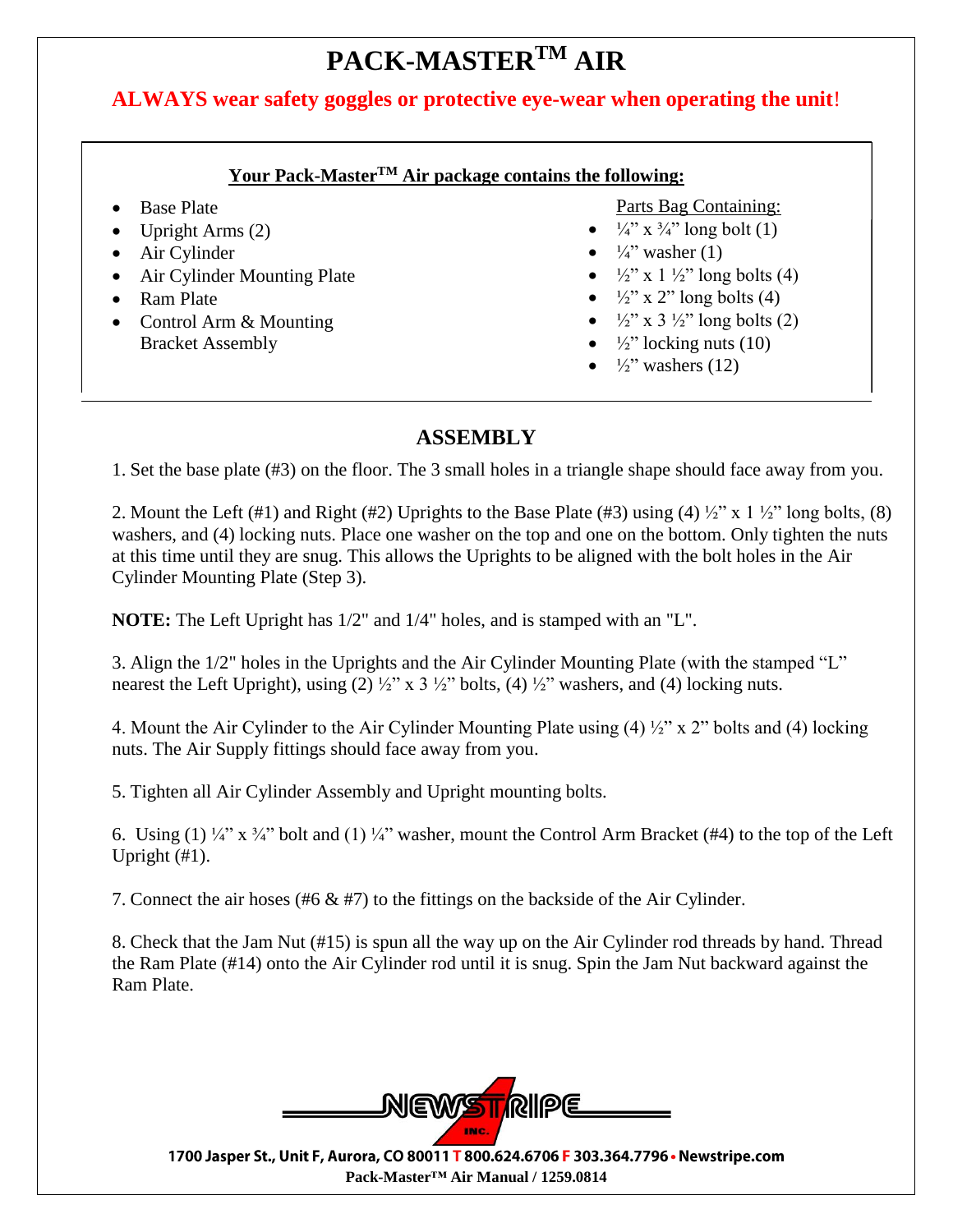**ALWAYS wear safety goggles or protective eye-wear when operating the unit**!

## **AIR FILTER/LUBRICATOR INSTALLATION INSTRUCTIONS (OPTIONAL ITEM)**

After assembling the Pack-Master<sup>TM</sup> Air compactor, you may then install the Air Filter/Lubricator.

1. Remove the small Secondary mounting plate bolt that secures the Control Arm Bracket.

2. Place the Air Filter/Lubricator mounting plate saddle over the Control Arm Bracket.

The Filter/Lubricator will be facing the front of the machine with the back of the mounting plate saddle against the Control Arm Bracket upright.

3. Align the hole in the mounting plate saddle with the Secondary Mounting bolt hole in the Control Arm Bracket.

4. Reinstall the Secondary mounting bolt.

5. Connect the existing, Pack-Master<sup>™</sup> air supply 'pigtail' into the inlet of the Air Filter/Lubricator.

6. Connect the new air supply 'pigtail' (From the Air Filter/Lubricator outlet) into the your air supply line.

7. Add an air lubricating 10w oil to the lubricator per manufacturer's instructions.

**Your Pack-Master™ Air compactor is now ready for operation.**

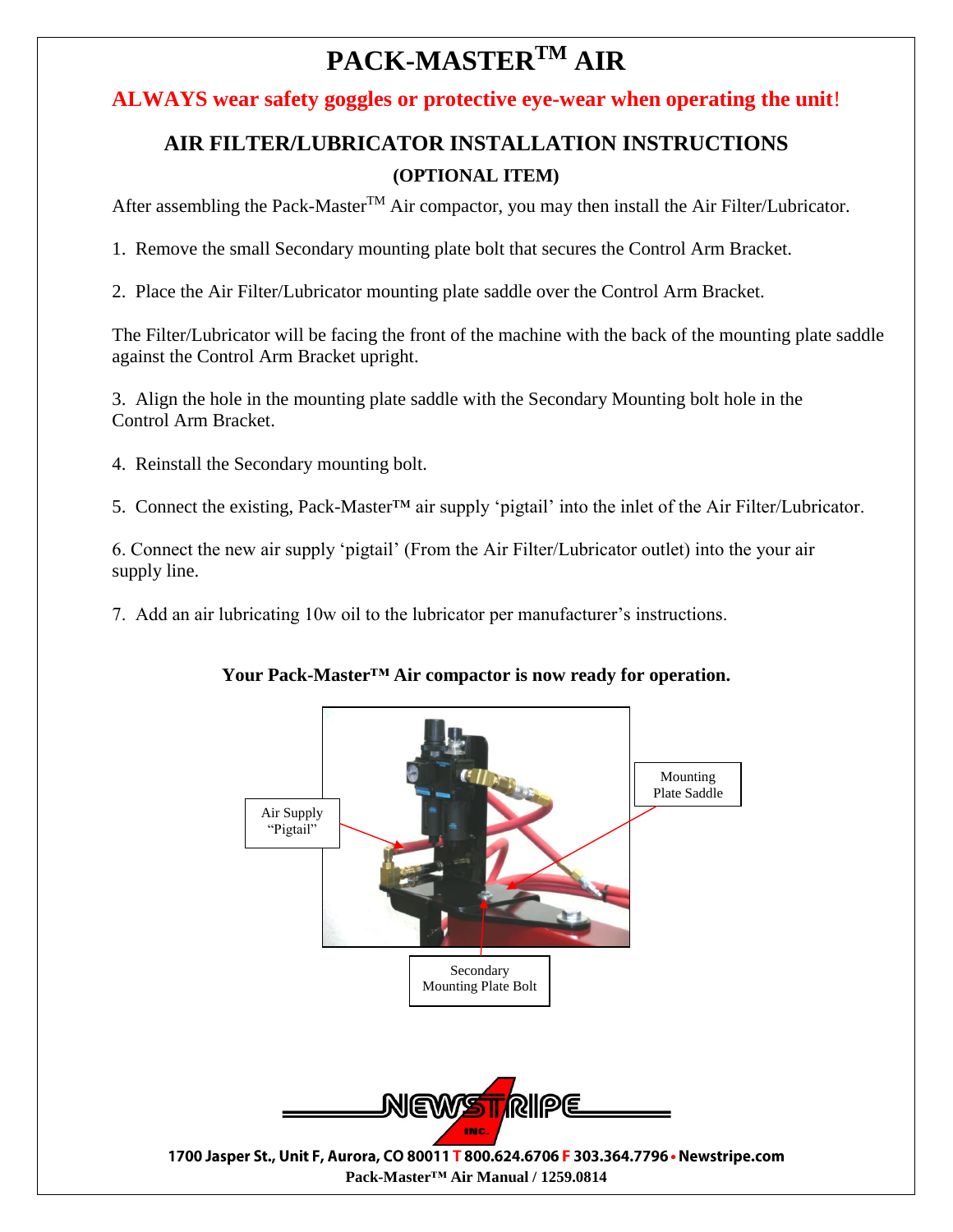## **ALWAYS wear safety goggles or protective eye-wear when operating the unit**!

## **OPERATION**

1. To operate the Pack-Master<sup>TM</sup> Air, connect the compactor air supply line (#5) to any compressed air source up to 150 psi. (Minimum 85 psi)

2. Lift the Safety Control Arm (#10) to a horizontal position, against the stop. This assures safety control valve (#12) is completely depressed. The Safety Control Valve must be depressed for the unit to operate.

3. Move Ram Control Valve (joystick) (#11) toward handle end, (backwards) to lower ram. Release Ram Control Valve and ram plate will stop. Move ram control valve (Joystick) toward the unit (forward) to raise ram. Control Arm must continue to be held in horizontal position for Ram Plate to move.



## **PRECAUTIONARY WARNING**



- Unit is not designed for crushing of glass containers or items that may shatter or contain volatile vapors.
- Dropping the Safety Control Arm at any time will stop movement of the Ram Plate.
- Do not remove, modify or change controls in any way. Never alter or change equipment design.
- Keep arms & hands away from compactor ram and drum lip while compacting. Failure to do so may cause personal injury.
- Do not exceed 150 psi as damage to unit or operator may result.
- Always make sure air supply line is disconnected before performing any cleaning of the compactor. With the air line disconnected, the Ram Plate may gradually lower after a long period of time.
- The Air Cylinder Mounting plate must be mounted on the underside of the Uprights.
- Do not permanently bolt the Pack-Master $T<sup>TM</sup>$  to the floor as damage and breakage of ram assembly and personal injury may occur.



1700 Jasper St., Unit F, Aurora, CO 80011 T 800.624.6706 F 303.364.7796 • Newstripe.com **Pack-Master™ Air Manual / 1259.0814**

**RIPE**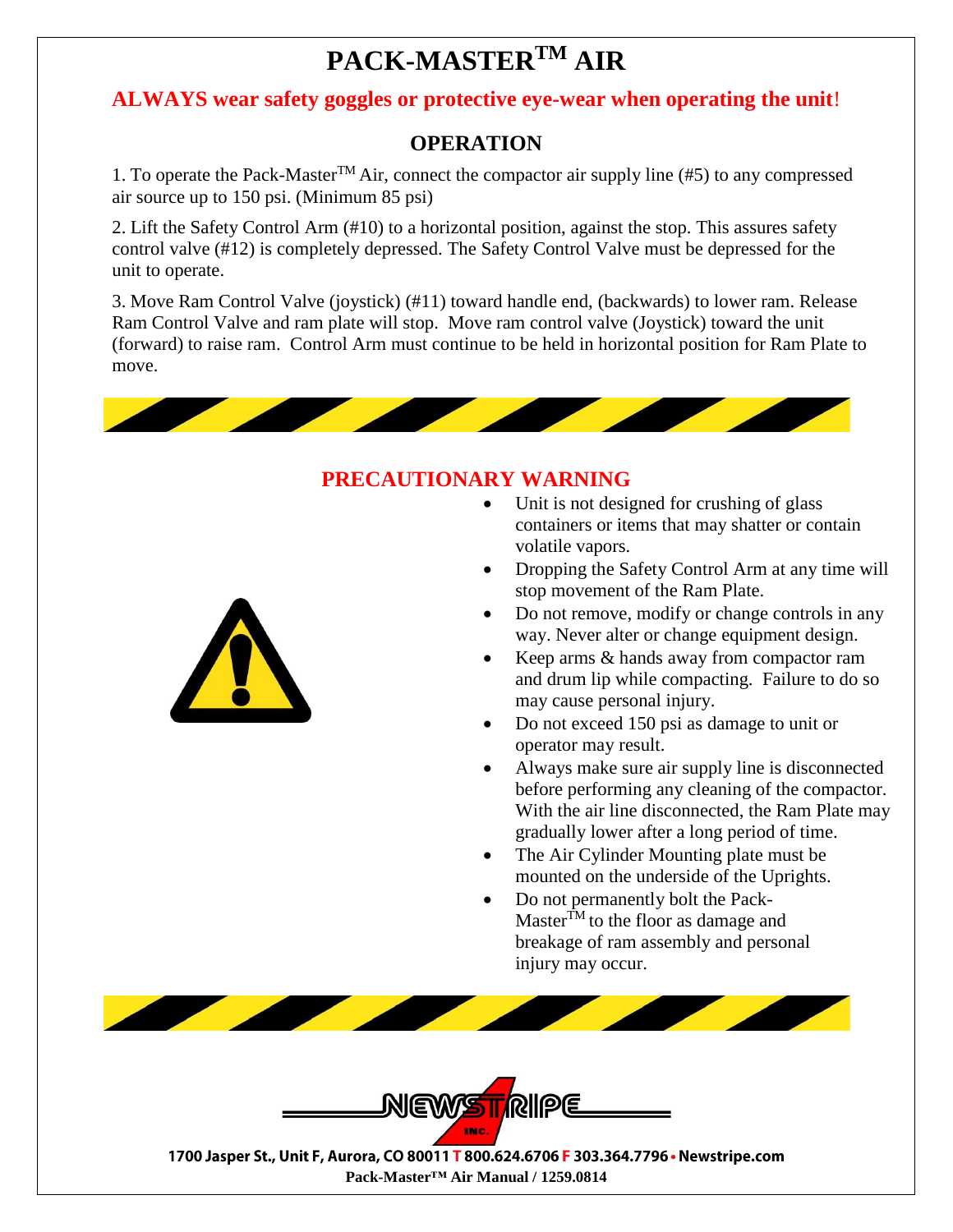## **ALWAYS wear safety goggles or protective eye-wear when operating the unit**!

## **PARTS LIST**

| <b>Item</b>    |                               | Part          | <b>Item</b>   |                               | Part          |
|----------------|-------------------------------|---------------|---------------|-------------------------------|---------------|
| <b>Number</b>  | <b>Description</b>            | <b>Number</b> | <b>Number</b> | <b>Description</b>            | <b>Number</b> |
|                | Upright, Left                 | 10001417      | 9             | Air Supply Line               |               |
| 2              | Upright, Right                | 10001418      |               | Cylinder $44 \frac{1}{2}$ "   | 10001422      |
| 3              | <b>Base Plate</b>             | 10001289      | 10            | <b>Safety Control Arm</b>     | 10004151      |
| $\overline{4}$ | Bracket, Control Arm 10001419 |               | 11            | Ram Control Valve (Joy stick) | 10004148      |
| $\overline{5}$ | Air Supply Line, 12" 10001421 |               | 12            | <b>Safety Control Valve</b>   | 10000609      |
| 6              | Air Hose, Lower, 56" 10001423 |               | 13            | Air Cylinder                  | 10001846      |
| $\overline{7}$ | Air Hose, Upper, 81" 10004150 |               | 14            | <b>Ram Plate</b>              | 10001524      |
| 8              | Air Cylinder                  |               | 15            | Jam Nut                       | 10001353      |
|                | <b>Mounting Plate</b>         | 10001508      | 16            | Handle Grip                   | 10001827      |

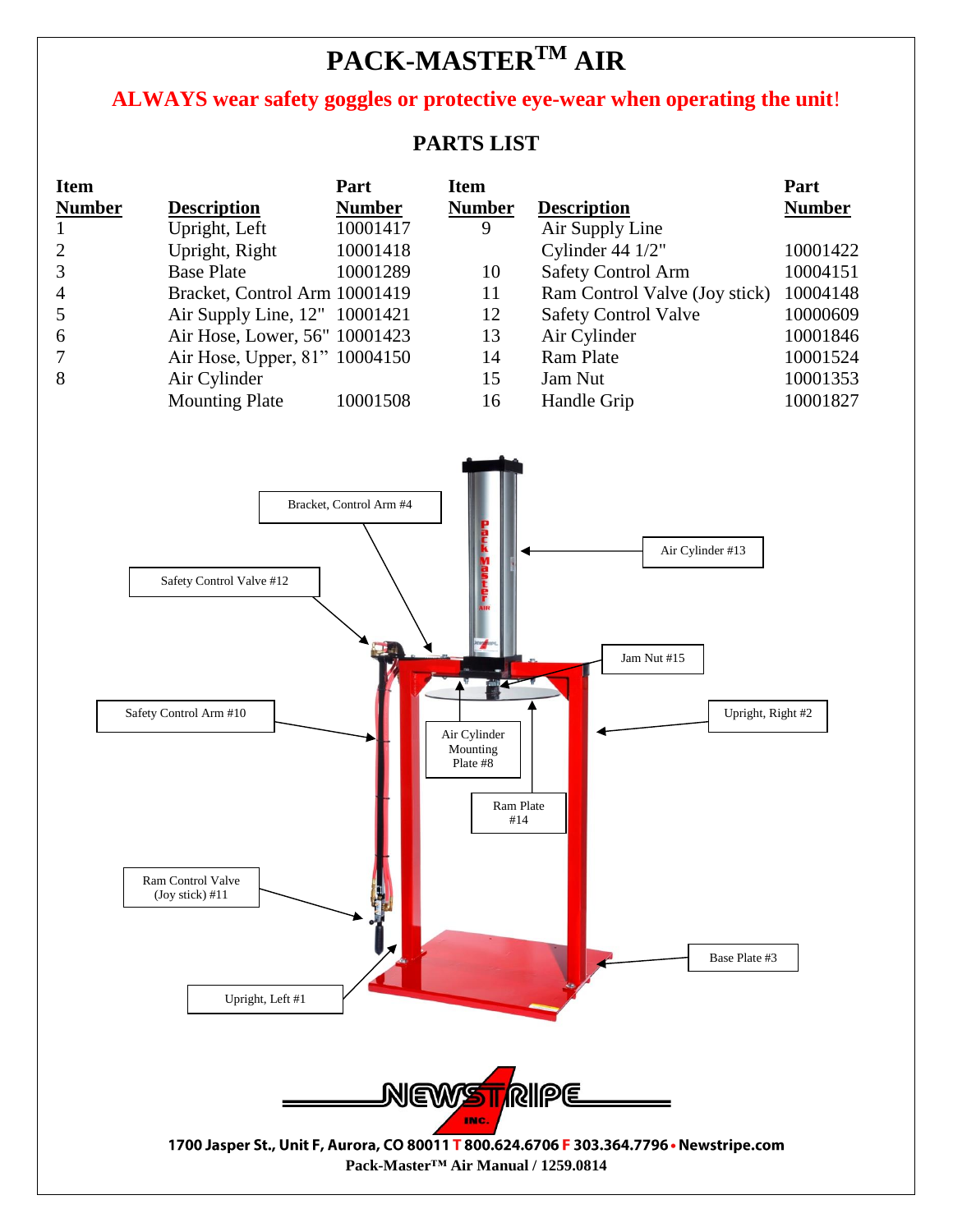